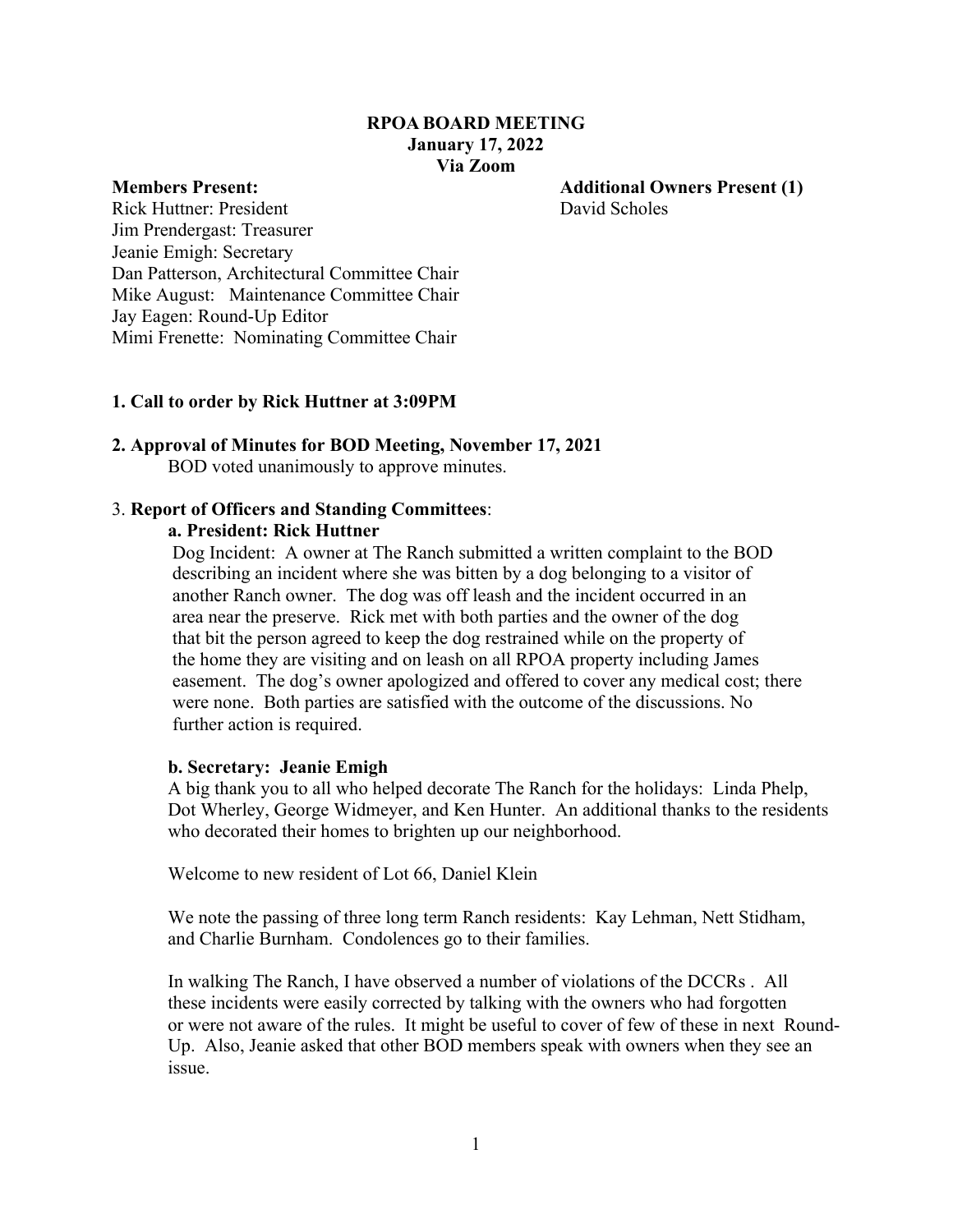## **c. Treasurer/Finance: Jim Prendergast**

Jim presented information and a draft of the 2022-2023 budget. A discussion was held regarding a proposed increasesto certain accounts. With the cost of labor and fuel rising, we need to be prepared for cost increases. The information for the flower budget came from the committee members working in these areas. Jim is awaiting a written report from the Reserve Study company to make final adjustments. He proposed an assessment for the upcoming 2022-2023 year. We had no increase last year. The board will move forward and finalize these items in the next weeks.

A discussion was held regarding the FrederickZink contract. There is a provider with years of experience working with HOA who is interested in bidding. The FZ contract was extended one year to 2021-2022 as no other provider submitted a bid. The BOD voted unanimously to put contract out for bid per our rules. Jim will move forward with the process. Worth noting both past and present treasurers are very happy with the work FZ has been doing and continues to do.

## **d. Architecture: Dan Patterson (Written report submitted) Approved:**

Lot 17: 1. Replace 5 skylights; 2. Paint/stain concretes slabs same color 3. Plant Japanese Maple on NW side of driveway. Lot 30: 1. Install new gutter and downspout; 2. Replace front door.

## **e. Maintenance: Mike August**

A discussion was held regarding snowplowing and road conditions in winter at The Ranch. The contract calls for 3 inches before plowing but the storm at end of December did not reach that amount for several days and thus much snow and ice were left on certain sections of road. This is compounded in these sections because of lack of sunshine from trees shading area. Mike will contact John Randle and have the icy areas sanded and ask that if conditions warrant plowing prior to 3-inch accumulation that they John will act accordingly. David Scholes commented on the fact that he was surprised by amount of snow still on our roads.

## **e. Nominating: Mimi Frenette**

Dan Patterson was unanimously elected to the RPOA BOD by electronic vote confirmed this date. He will serve until the next Annual Meeting, June 19, 2022.